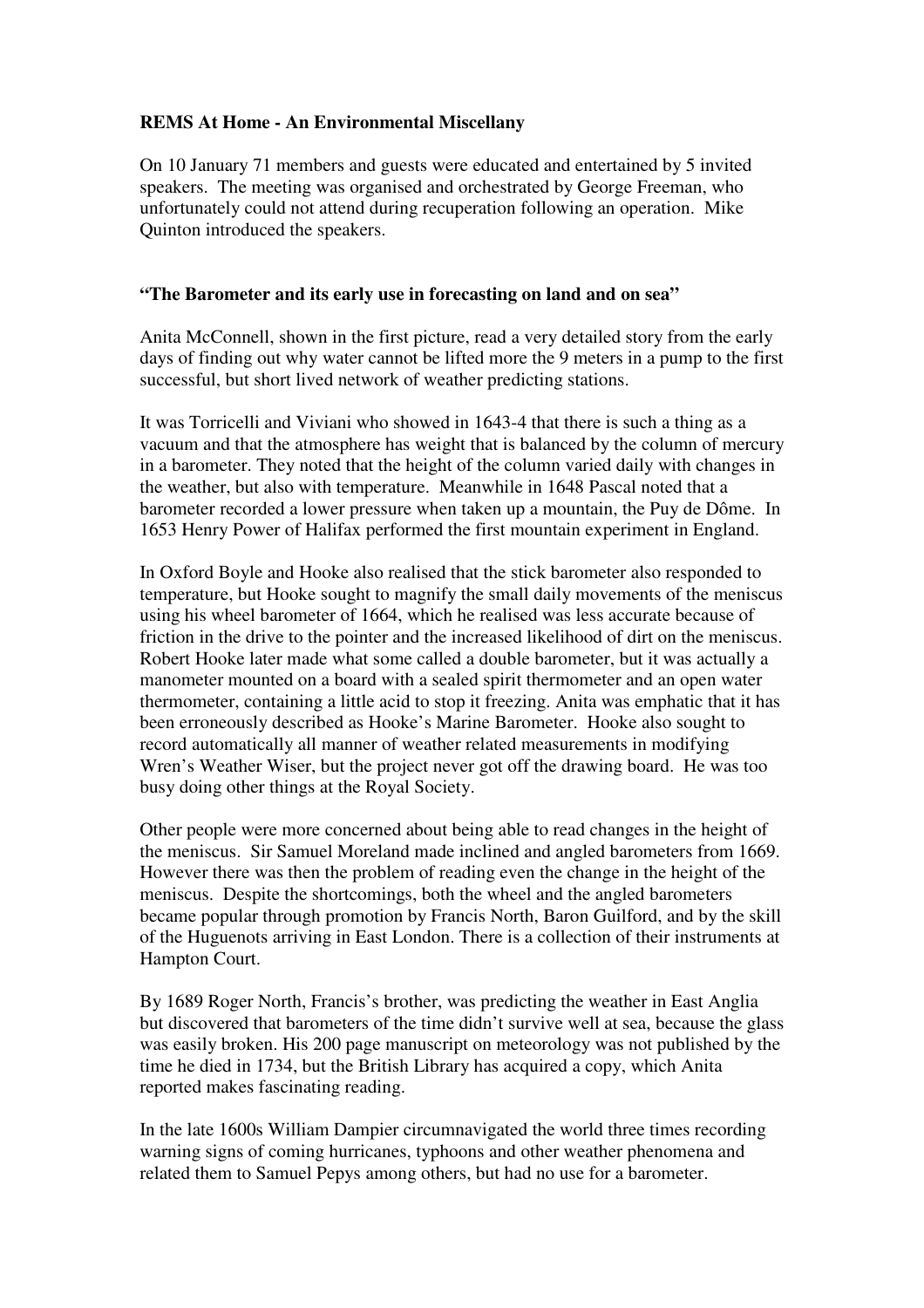Meanwhile, Ralph Bowen in 1671 had listened to many sailors returning from their travels and realised that cloud shape could predict storms a few hours ahead. He suggested that those living near the coast could also, with the help of a barometer, predict the weather. He and Roger North became adamant that a barometer at sea would be useful in predicting the weather. It could be assembled at each landfall and used there, but the oscillations of the mercury, while on board a rolling ship, could break the glass, when the mercury hit the top of the vacuum.

Various changes to the form of the barometer tube were tried, but none worked until 50 years later when glass itself was improved by a Parisian glassmaker.

Captain Cooke was issued with a barometer using a simple constriction to reduce the oscillation just below the scale plate in 1772 in time for his second voyage. It was made by Edward Nairne. It was so successful that other nations' ships called at London to be issued with the same model.

Back on land the Medicis had a number of identical sealed thermometers made and set up at places as far apart as Florence, Pisa, Paris and Innsbruck. It was early days in the science of temperature measurement and died when the Grand Duke of Tuscany died, but the idea of a network of weather stations was born.

Anita then described and illustrated the weather stations set up in between 15 and 33 monasteries in the Palatinate, centred on Mannheim, to take readings with barometers, thermometers, hygrometers and anemometers, together with observations of cloud cover, rainfall, wind direction, phase of the moon, magnetic declination etc and record the results taken regularly at 7am, 2pm, and 9pm at local time every day between 1781 and 1792 and published in Latin. Even the language was standardised! The Napoleon invaded in 1794 ending the project and this lecture.

### **"The Story of Navigation from 2000BC to 2020AD"**

From the outset we decided that Jeremy Batch, shown in the second picture, would get as far as he could in 50 minutes to leave time for questions. In a very clear, gentle and superbly illustrated and amusing way he surveyed the contributions of the world's civilisations for the tools needed for navigation.

He started by reminding us of Babylonian numerals and their base of 60, the problem of dividing up the circle (a bit more than 3 diameters!) and why they used 360 degrees, meaning that for us base ten users the right angle is an awkward number of degrees. Navigation at night then was strictly by the stars, which they noticed fall into a fixed pattern rotating about one that didn't move much (not Polaris in 2000BC). By 1500 BC lodestones were found to useful day or night.

As Jeremy said, the Polynesians were great navigators of the Pacific (1500BC – 1800AD) – at least those that arrived were! They used sails the right way up – with the wide bit at the top, where the wind is. They had charts with shells marking positions of stars (or were they islands?) and canes marking ocean currents or swells. Apparently, their training entailed imagining that they were stationary and the world rushed by – a thinking in advance of Einstein. One of their number, Tupia, sailed with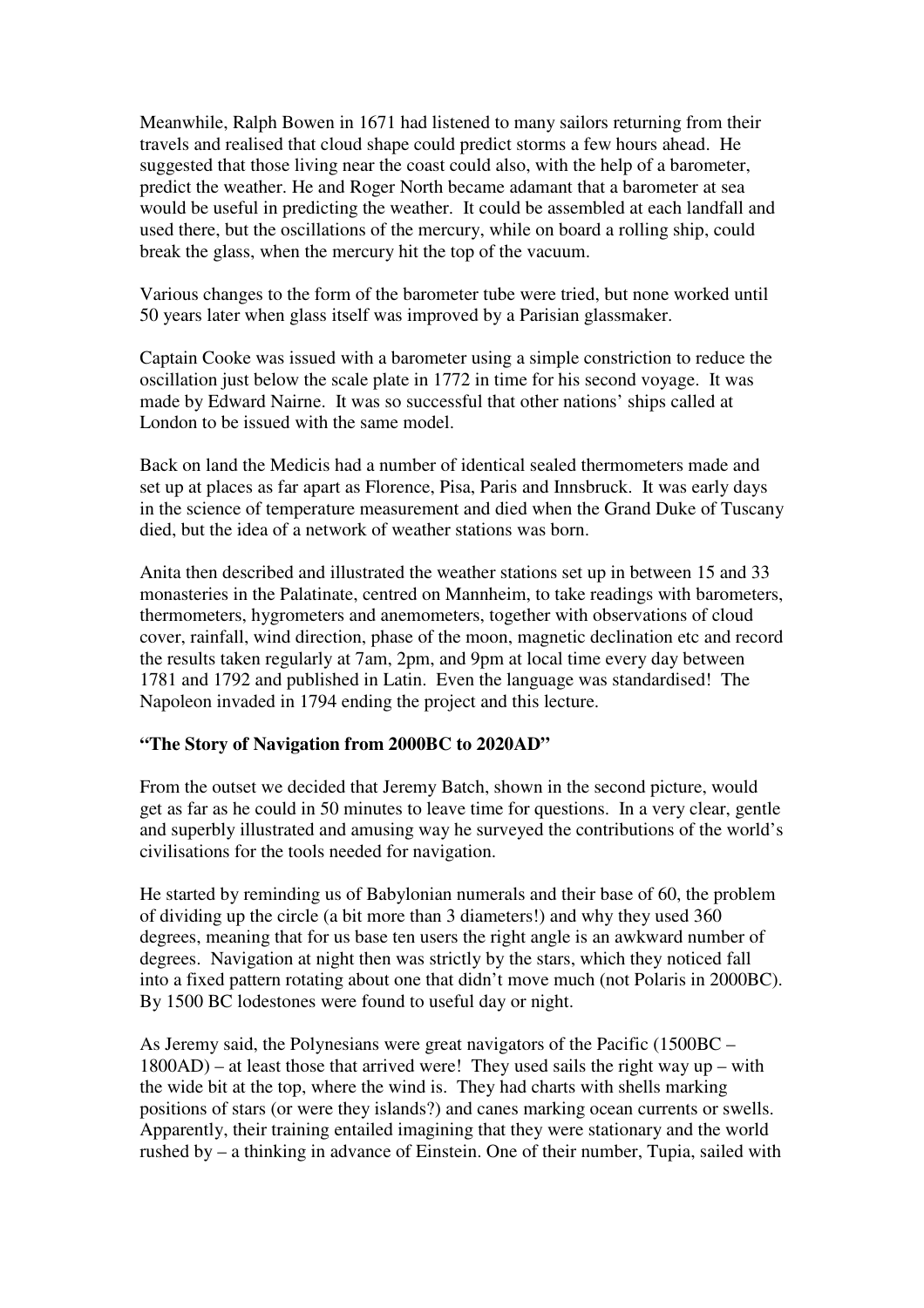Captain Cooke. When he was brought up on deck and asked where Tahiti was, he was always pointed within a degree of the "correct" direction.

Back in the lands around the Mediterranean, when the Egyptians wanted to sail round "Libya", they called upon their local cruising association (Jeremy's talk was punctuated with these amusing asides), the Phoenicians at Carthage, to do the job. 150 years later Herodotus reported that they had sailed around "Libya", which must have meant the whole of Africa, after all they had reported that at one point, the sun was in the north!

Meanwhile the Greeks were busy too. In 530BC Pythagoras and his followers proposed that the Earth was spherical and travelled round the sun. Lighthouses were essential to navigation and the granddaddy was build around 283BC on the island of Pharos off Alexandria. Its light was visible from 35 miles away, indicating that it was 450 feet high. Eratosthenes was the librarian at Alexandria. We heard the story of his measurements leading to his remarkably accurate estimate of the circumference of the Earth. Hipparchus of Rhodes provided the grid of latitude, determined by measuring the angular altitude of a star. We didn't get to longitude.

The Chinese pioneered the use of lodestones to indicate south, but the use of the compass only reached Europe in 1380. The Roman contribution to the story was the combination of the words "navis", a ship and "agere" to steer – navigation.

Next we were introduced to the kamal, which consisted of a piece of wood and a length of string. By lining up a star with the top edge and the horizon with the bottom edge, it enabled the operator to measure latitude to ¼ degree or 15 miles on the earth's surface. In about 1460 sailors at Henry the Navigator's school in Portugal taught Arabic mathematics and introduced the students to the quadrant, which incorporated a plumb line so that sight of the horizon was not needed, although a calm sea to use it was! The astrolabe was stripped down to become the mariners' astrolabe. The advance it brought was that the sun could cast a spot of light through the 2 holes of the sight, thus obviating looking at the sun.

Jeremy pointed out that, although Columbus (4 voyages between 1492 and 1504) had a compass it was divided into  $32$  points each of an inconvenient  $11.25^{\circ}$ , whereas in China they still use a 24 point compass of  $15^0$  points. Magellan didn't survive to discover he'd lost a day in the 1519 to 1522 circumnavigation through crossing the international-date-line. His crew used an armillary sphere – a cross between an astrolabe and a globe.

The next instrument for measuring the altitude of a star was the cross staff, which was like a kamal, but the cross piece slid on a bar, rather than being on the end of a taught string.

The archaeologists found not only a gimbal mounted compass on the Mary Rose, which sank in 1549 but a log reel and hour glass for measuring speed. The number of knots spaced 1/120 nautical mile apart than ran out in 1/120 hour (30 seconds) gave the speed in nautical miles per hour (knots). When it was realised that the nautical mile was 6000ft rather than 5040ft, they changed the spacing of the knots, so that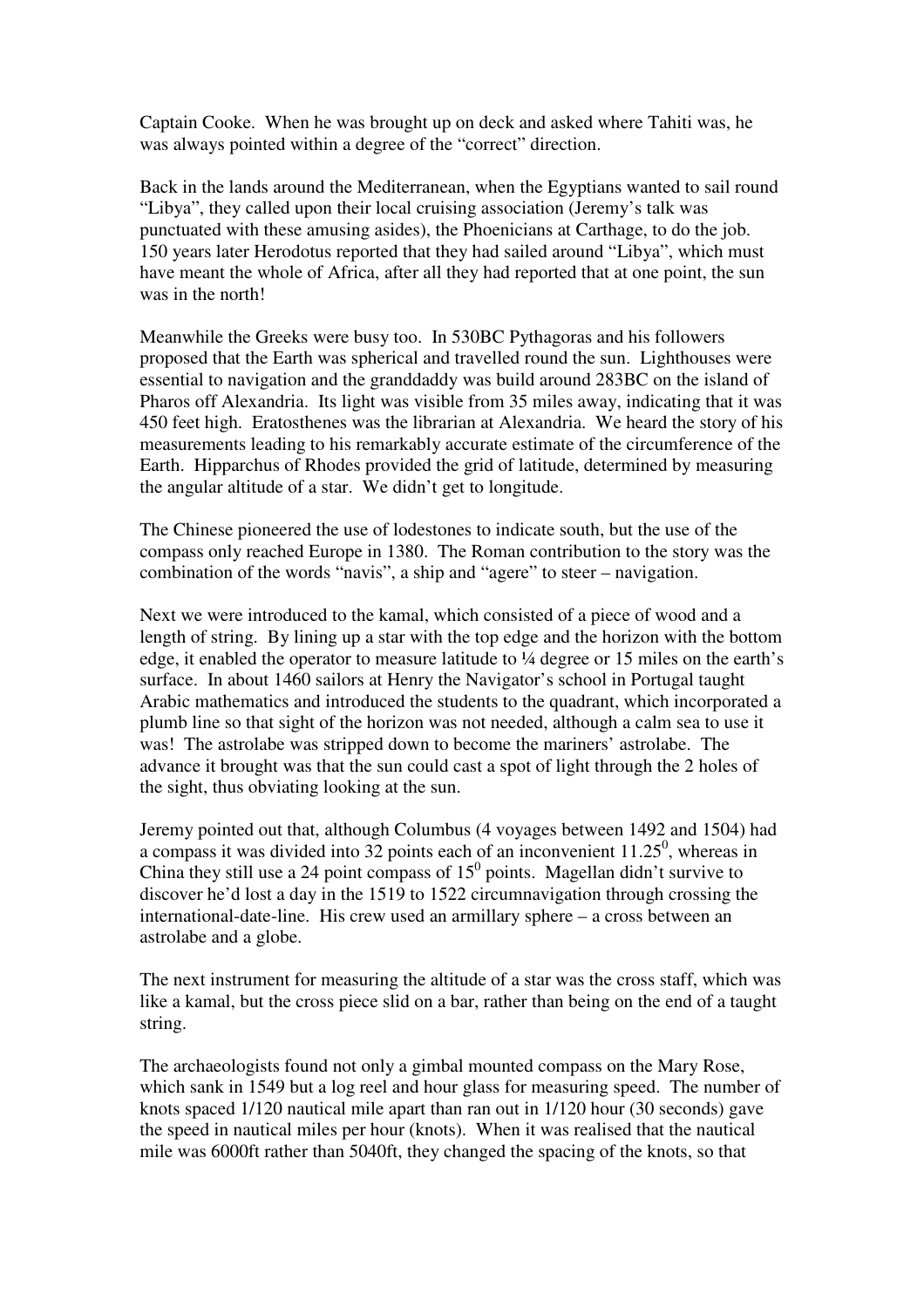their estimated time of arrival remained the same. Francis Drake was so equipped for his circumnavigation (1577-80) and also had an astrolabe and cross staff.

The next advance was the John Davies's back staff of 1594, which also allowed viewing a spot of light rather than looking toward the sun, but it was too expensive and delicate for use by some navies (the Dutch East Indies Company) and so the cross staff continued to be used. It was actually more accurate anyway.

!707 saw the worst English peacetime naval disaster, when Sir Cloudesley Shovell's fleet ran into rocks off the Scilly Isles. It highlighted the need for determination of not only longitude (they were 100 miles out), but also latitude (they were 120 miles out and only 3 of their 145 compasses were found later to be serviceable. In the questions afterwards, Michael Fox pointed out that the charts of the time were wrong as well.

As Jeremy said, we would need a separate lecture for John Harrison and his marine chronometer for keeping the time at Greenwich while at sea. He had embarked on his first model, H1, in the same year 1730 as John Hadley had introduced mirrors into his reflecting quadrant or octant to ease finding midday at sea.

Jeremy finished his talk by telling the story of Joshua Slocum who singlehandedly circumnavigated the world between 1895 and 1898 using the lunar distance method measuring the angle between the moon and a chosen star and astronomical tables, but claiming rather theatrically that it was all down to his \$1 watch with no minute hand.

#### **"The RNLI and its Boats"**

David Richmond-Coggan, in the third picture, took us through the history of the Royal National Lifeboat Institution and showed some pretty hair-raising videos. He apologised for showing the latter straight after lunch, but they did illustrate just what he was talking about.

1824 was the official start of the Institution, although many formal arrangements for lifesaving had been made around the coast. The Liverpool Docks Trust, formed in 1776, was the first in the world. Soon after that there was a disaster in the mouth of the Tyne, where onlookers watched helplessly as sailors drowned. A competition resulted in Henry Greathead designing and building an open rowing boat in 1790. "The Original", as it was called, was manned by strong men and launched by strong women. In the next 100 years the only change to lifeboats was to add auxiliary sails.

Then in 1889 steam power was introduced. The boat was powered by a 170 hp compound steam engine, weighed 24 tons and was 50 feet long. The firebox had to be lit and stokers had to be in attendance continuously, so that the boat was always ready to go. Between 1889 and 1923, when it was sold, it embarked on 175 sorties, and rescued 295 people. It did the job. 6 of this model were built, all with the engine pushing out water jets from the bows as well as the stern to give them great manoeuvrability as well as speed.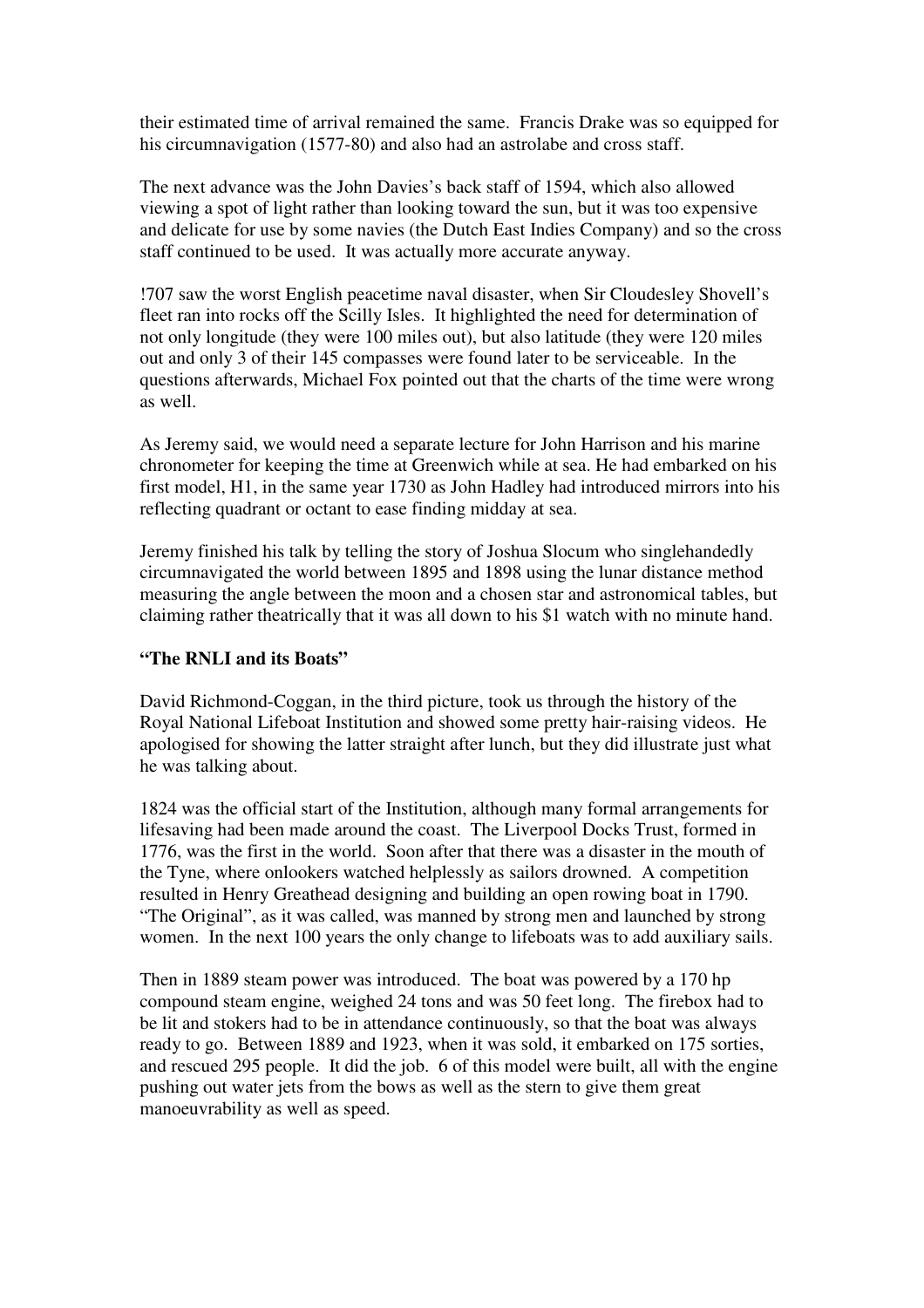Petrol engines were used from early 1900s. Being unreliable then and dangerous in a tossing boat, they were restricted to auxiliary use. 1936 saw the first diesel powered lifeboat at Yarmouth on the Isle of Wight.

David had a display stand set up at the back of the Rutherford Centre and on it was a very useful sheet showing the current models in the RNLI fleet of over 330 lifeboats. They range from 3.8 to 17 metres in length and some are designed to be launched down a slipway and others across a beach, from davits or already afloat. The oldest are the Tyne class from 1982 and Mersey of 1988, which are still serviceable and will be sold on to other countries, eg China has 20 already and pays well for advice and maintenance.

This year, 2013, will see the introduction of the Shannon class, which at 13.6 metres long is designed to cope with 16 metre waves and will be capable of 25 knots even in 60 knot winds. Its range is 250 miles and so can go more than 100 miles out to sea. It has 2 engines driving water jets for manoeuvrability, and also shallow water use. It will be carriage launched from a beach and can also be recovered that way. Each of the 6 crew has a consol in front of his seat with all navigational information displayed. David went into the need for safety of the crew, space for casualties, costs of the boats and their launch gear and we saw videos of life on board.

Most of the talk concerned the all-weather fleet, but the inshore fleet of smaller, faster (up to 40 knots) vessels built to cope with mud flats, river estuaries and floods on land were also mentioned. The RNLI even uses hovercraft.

### **Radiosondes: their history and importance**

Keri Nicoll, see picture number four, came from the Department of Meteorology at Reading University to address us. Thousands of radiosondes, containing a variety of sensors, are released around the world every day at midday and midnight into the upper atmosphere to aid weather forecasting and research by recording a vertical profile of temperature, pressure, humidity, cloud height and so on. Keri's own work involves developing sensors for other measurements that are light enough to piggyback on radiosondes to keep costs to a minimum.

In 1749 an advance was made from climbing a hill to take readings to flying a kite. Alexander Wilson flew kites to 1 km with 3 or 4 thermometers tied at intervals to the line. He had to reel it in quickly to take the readings. High winds were a problem!

In the 1900s WH Dines made a great advance with his meteorograph. In a package weighing only 63g hanging under a balloon he had an aneroid device to measure pressure, a bi-metallic strip for temperature and a hair hygrometer for humidity, all of which had a point at the physical end of the sensor to scratch the reading on a silver film, which could be examined under a microscope when the balloon was recovered.

Only 10 days after the Montgolfier Brothers first manned flight in a hot air balloon, Jacques Charles and Nicolas Robert flew their hydrogen balloon on 1 December 1783 carrying a thermometer and a barometer and so they could record measurements while aloft and also describe what they saw. It took 4 days to fill the balloon with the fumes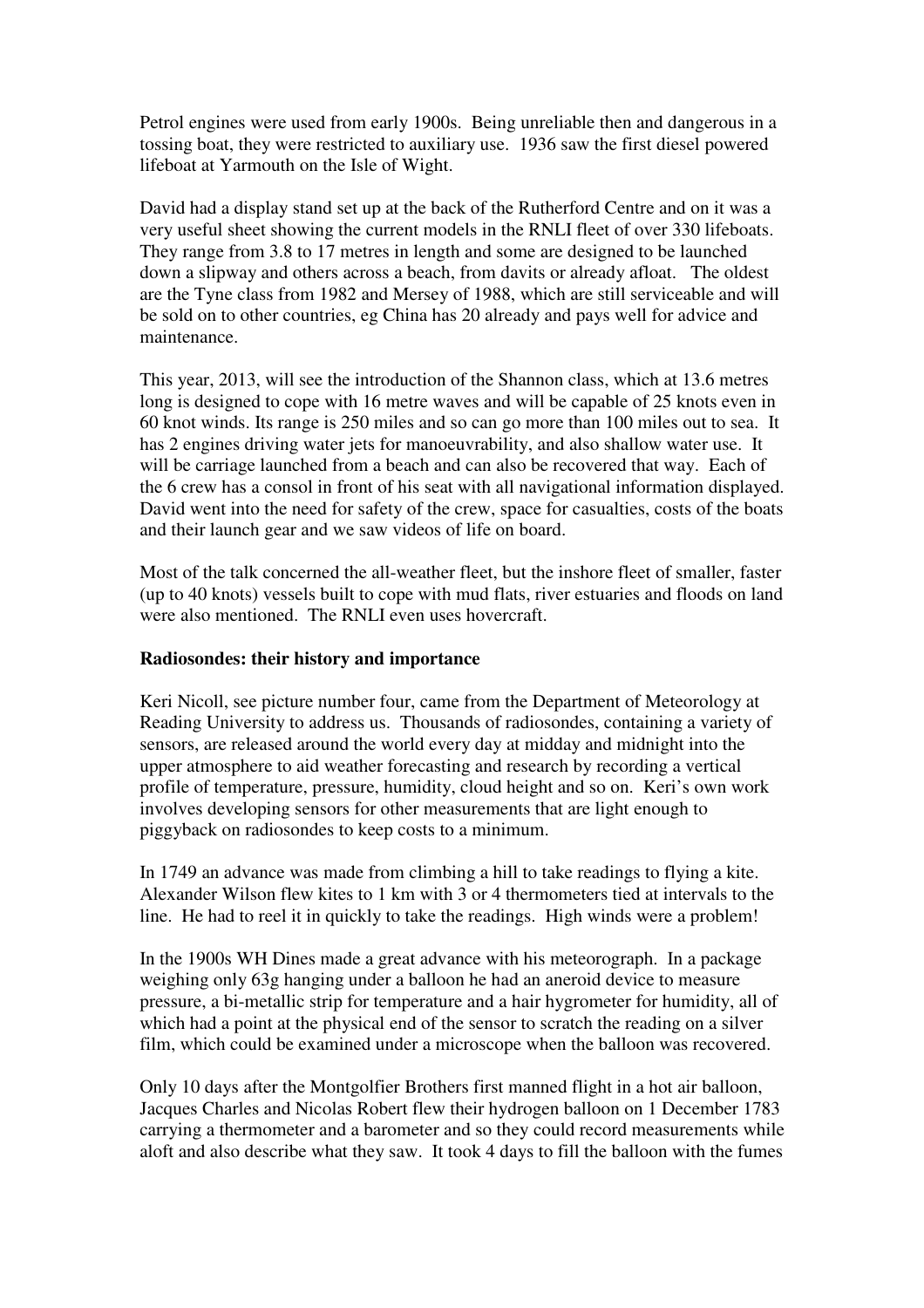from sulphuric acid and scrap iron and Professor Charles reached 3km on his own before feeling unwell and releasing the gas valve to descend safely.

Despite the dangers, Henry Coxwell and James Gaisher made 27 flights in hydrogen balloons from 1862 measuring pressure temperature and humidity up to 10km in altitude. However, after they nearly passed out due to lack of oxygen and others had had explosions on board. It was realised that unmanned balloons, which needed less of the expensively produced gas, and automatic data recording was the way to go, after all they had been using small paper pilot balloons for years to assess wind direction.

In 1898 de Bort discovered that at 16km altitude the temperature no longer fell with increasing height. He had discovered the stratosphere. The only trouble was he had to rely on others posting him the records of his readings when the balloons returned to earth. By offering small rewards he did get 97% back after a few days or weeks.

In 1927 Idrac and Bureau first flew a radio transmitter into the stratosphere. By 1929 Robert Bureau had received meteorological data back by radio and had coined the word "radiosonde", sonde being French for probe. The Russian, Molchanov, was the first to use the data in real time for weather forecasting when he transmitted the results directly to the radio station in Moscow in 1930.

All national radio stations wanted to do the same. The UK Meteorological Office designed its own radiosondes and used them from the 1930s until the 1980s, when they changed to the Finnish Vaisala ones which use the more reliable capacitive transducers to modulate the radio waves rather than inductive ones.

Keri showed pictures of the many different designs of radiosondes available now. They still measure the same quantities, but electrically: pressure is still detected with an aneroid capsule but the change is turned into an electrical signal; temperature by change in resistance of a platinum wire, and humidity by using a porous dielectric in a capacitor. GPS is used to determine position. Data is transmitted at 1Hz and so as the balloons ascend at about  $5\text{ms}^{-1}$  readings are taken at  $5\text{m}$  intervals, a vertical resolution not possible with aircraft. These days the results are received by radio and displayed on one's computer in the balloon shed or wherever.

The latex balloons are filled with helium these days and expand from 1m diameter to 10 or 15m as they rise and then burst. The parachute below the balloon returns the radiosonde gently to earth, which is actually disposable. Keri showed in a video some of the difficulties in launching radiosonde attached to a balloon.

Specialist radiosondes have been developed. Cells to detect ozone by allowing it to react with potassium iodide to release iodine and an electric current were introduced in the 1960s. Particles can be counted and sized when they pass in front of a beam of light. The effects of volcanic eruptions can now be followed. Aerosols can remain in the stratosphere for months. Electric fields up to  $10^9$  Vm<sup>-1</sup> in thunderstorms have been measured, but so far their cause is not understood, but work continues in measuring the charge on individual aerosols.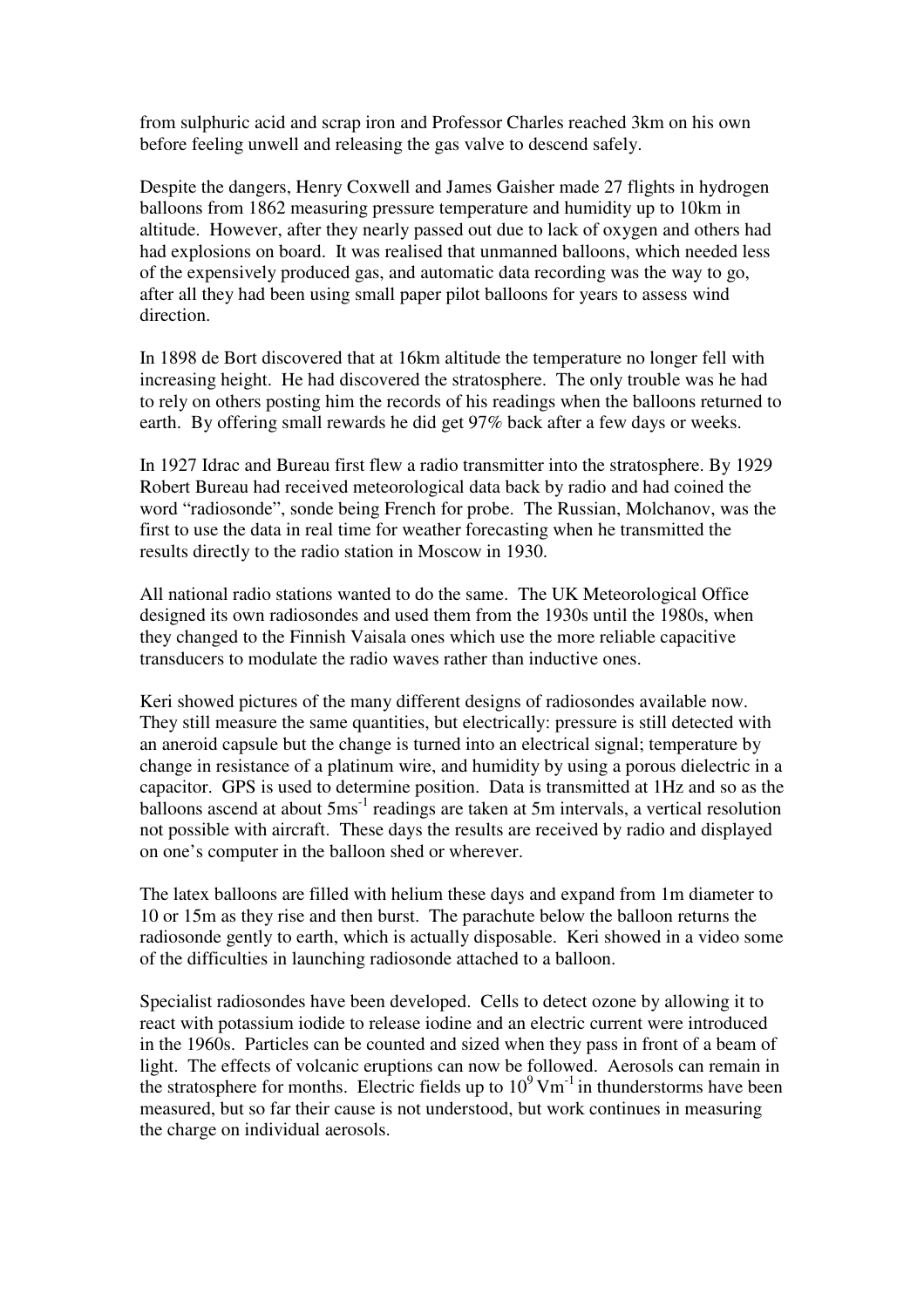Victor Hess discovered cosmic rays in 1912, while on a balloon flight. They are charged particles, which collide with and ionise atmospheric nitrogen and oxygen. Staff at the Lebedev Institute in Moscow have been examining cosmic rays using Geiger Counters on balloon flights for the last 50 years. The hope is that they will be able to continue.

Keri then described her own work. She is developing sensors that are light enough to piggyback on radiosondes to keep costs to a minimum. Examples for such sensors are for: ozone concentration; cloud tops and bases by optical rather than thermodynamic means giving answers within 10 metres, which is much more precise; cloud droplet size; turbulence by changes in a magnetometer output, which is constant when not swung around; the charge on Saharan dust to find out whether it is the reason for alignment of the particles, which interfere with satellite retrieval. She is still investigating why the Icelandic volcanic plume of a few years ago managed to remain electrically charged by the time it reached Scotland.

Keri finished by showing a video of Reading University's latest venture into Unmanned Ariel Vehicles (UAV), which are electrically powered model aeroplanes only 50cm wingspan but capable of carrying sensors up to 2km altitude.

## **Vegetation patterns in meadows are explained by patterns in hydrology**

Professor David Gowing, shown in the  $5<sup>th</sup>$  picture, began by showing some beautiful pictures of wild flowers in a flood plain meadow lying between the River Thames and the River Churn. The question was, "Why did the various species clump together and sort themselves into particular areas of the meadow, when the ground appeared to be the same everywhere?"

Flood plains were well managed in medieval times and were common land so that no one owner was able to change it. The one chosen here is owned by National England and the medieval regime has been maintained. Hay is cut every June. Then cattle feed on the stubble for a time. Otherwise it is left to do its job of coping with floods from the rivers with a little help from surface drainage channels.

David described how he and his team from the Open University looked into the hydrology of the area and how the water table varied through the seasons. Winter rain causes the table to rise at points between the rivers and summer evaporation causes it to fall so that the meadow becomes driest in the middle of the meadow. There is a capillary fringe above the water table, where the soil is neither waterlogged nor completely dry. So, the water table rises and falls most away from the rivers.

He showed diagrammatically the degree of water logging and the degree of soil drying on a sum exceedence value (SEV) plot of depth of the water table against month of the year. Water logging excludes oxygen above a certain threshold and soil will be too dry below the soil drying threshold. This information has been fed into a computer model to try and predict which species will favour which conditions.

By plotting SEVs in metre weeks (water table depth x time) of water logging versus SEV of soil drying in metre weeks and by marking on the diagram the frequency of occurrence less than, as expected, and more than likely by chance a picture emerged